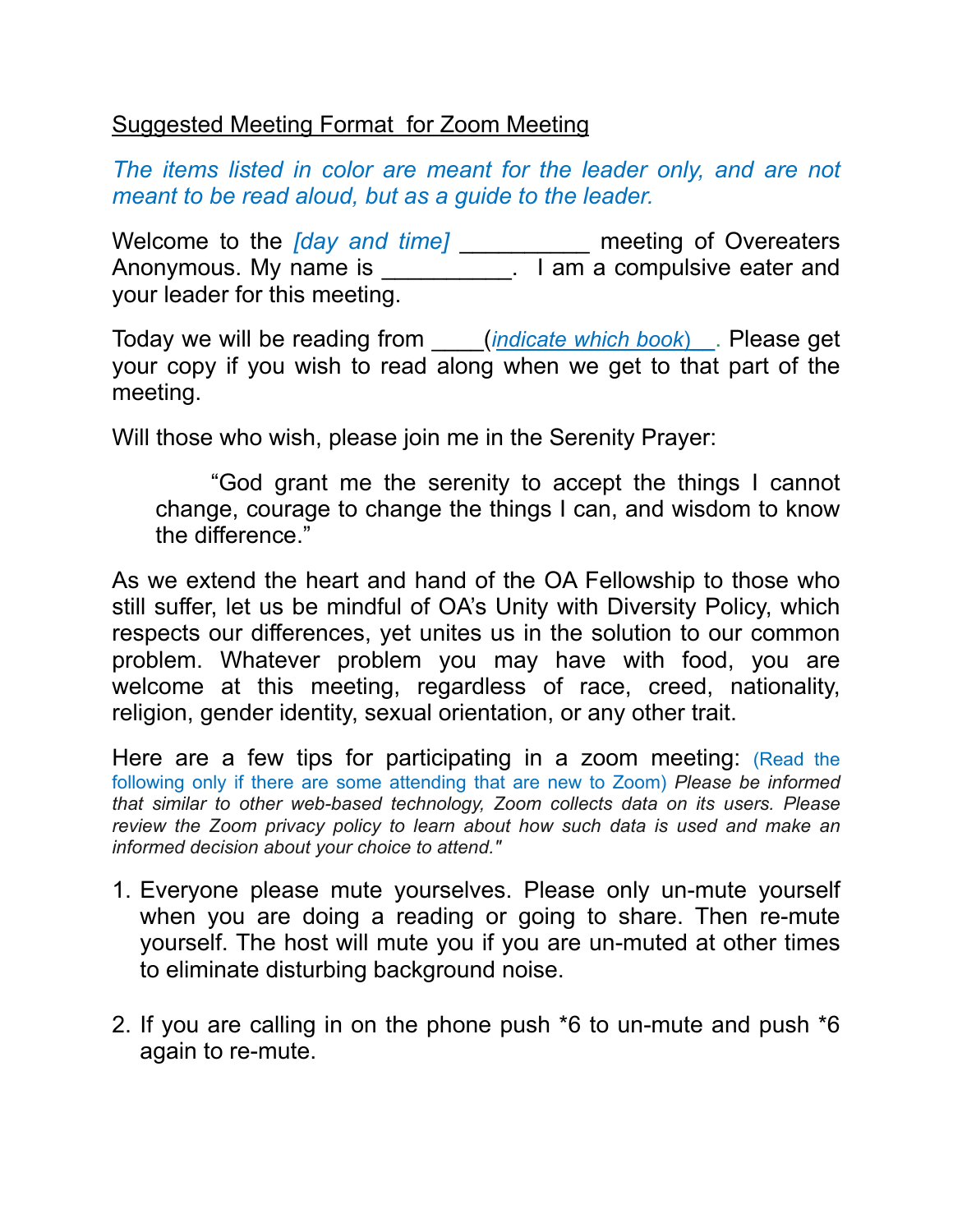- 3. By clicking on the "participants" tab on your screen you will see a list of all the participants at this meeting. Please select your own name (it should be near the top of the list) and click on the 3 dots next to your name. Choose "rename" and change your name so only your first name appears.
- 4. If you are calling in via phone, the host will call on you based on the last 4 digits of your phone number.
- 5. Video etiquette recommends that if you get up and move around during the meeting or if you need to eat during a meeting that you turn off your video feed. You will still be able to hear the meeting but your actions will not be distracting to others.
- 6. We will ask for volunteers for the readings and later to share. Open the Participant List by clicking on "Participants" on the toolbar. To volunteer, please raise your hand by clicking on the hand icon at the bottom of the Participants List. Click on the icon again to remove your hand.

If you are phoning into the meeting you can raise your hand by pushing \*9. You lower your hand by pushing \*9 again.

- 7. Is someone willing to give service as the timer? Our shares will be limited to 3 minutes. Please raise your hand if you are willing to be the timer. Thank you \_\_\_\_\_\_ for being our timer. You will stay unmuted so we can all hear the ding!
- 8. Please raise your hand if you are at an OA meeting for the first, second, or third time? *Welcome them to the meeting. Please give us your first name only so we can welcome you.* We are glad you are here. Newcomers are invited to stay after the end of the meeting so we can answer your questions about OA.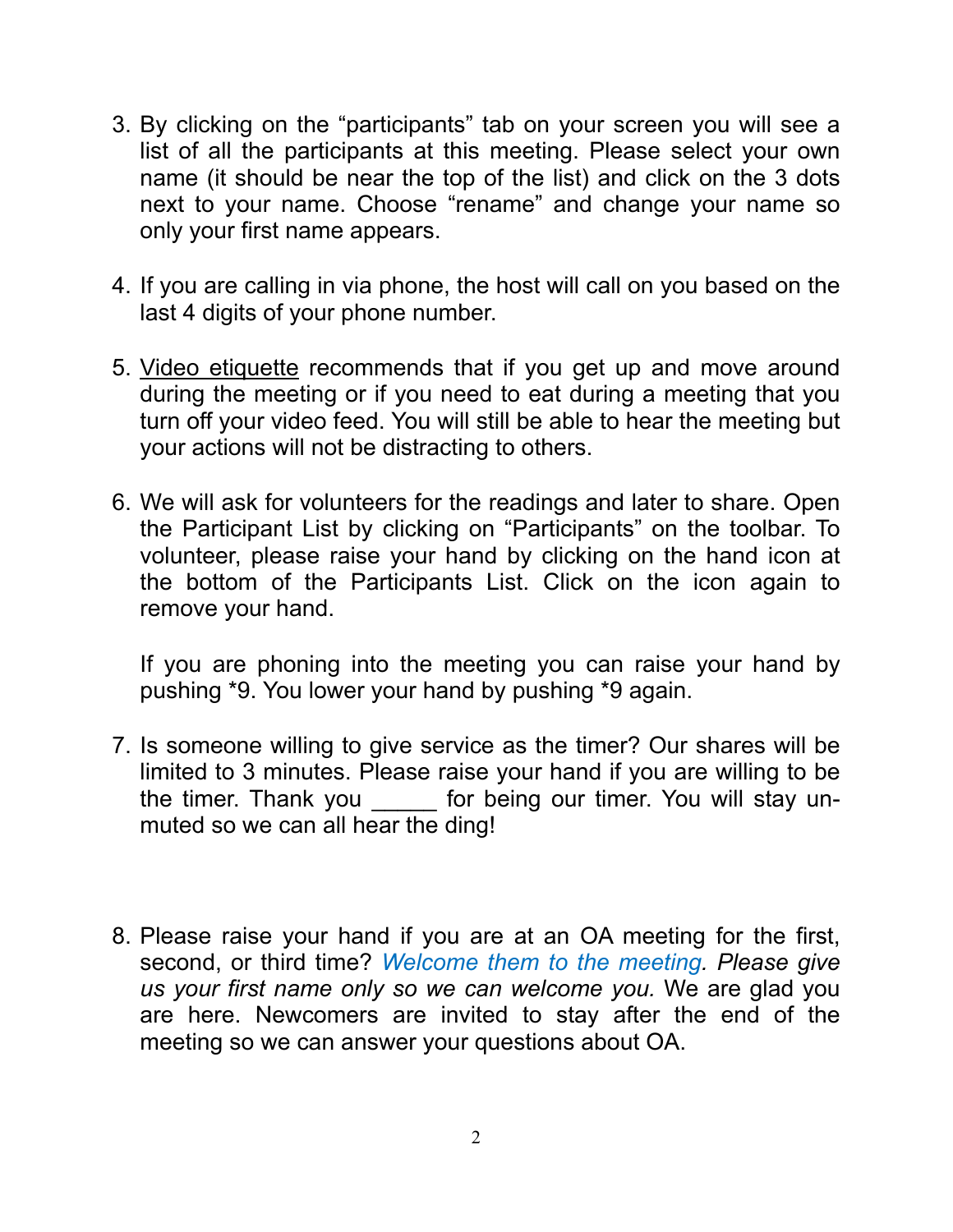## 9. "**The following is the OA Preamble:**

Overeaters Anonymous is a Fellowship of individuals who, through shared experience, strength, and hope, are recovering from compulsive overeating. We welcome everyone who wants to stop eating compulsively. There are no dues or fees for members; we are self- supporting through our own contributions, neither soliciting nor accepting outside donations. OA is not affiliated with any public or private organization, political movement, ideology, or religious doctrine; we take no position on outside issues. Our primary purpose is to abstain from compulsive eating and compulsive food behaviors and to carry the message of recovery through the Twelve Steps of OA to those who still suffer."

10.Please raise your hand if you would like to give service by reading the 12 Steps of Overeaters Anonymous? *Call on the person you choose.* 

11.Please raise your hand if you would like to give service by reading the Tradition of your choice from the 12 Traditions of Overeaters Anonymous? *Call on the person you choose.* 

## 12.*(Optional reading)*

THE DEFINITIONS OF "ABSTINENCE" AND "RECOVERY" IN OVEREATERS ANONYMOUS:

 1. Abstinence: The act of refraining from compulsive eating and compulsive food behaviors while working towards or maintaining a healthy body weight.Spiritual, emotional, and physical recovery is achieved through working and living the Overeaters Anonymous Twelve Step program."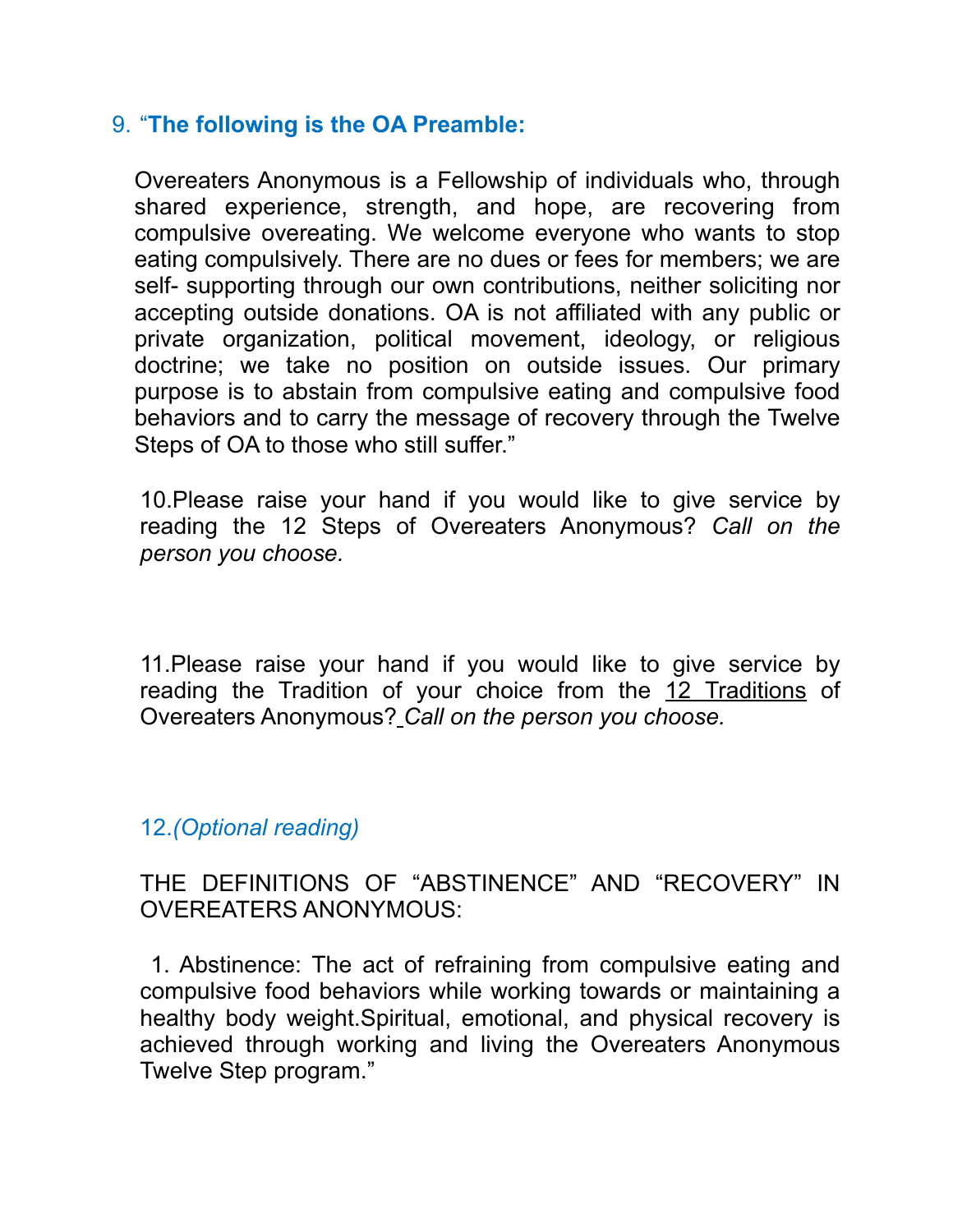2. Recovery: Removal of the need to engage in compulsive eating behaviors.

(*Optional reading*) TOOLS: "The OA Tools of Recovery help us work the Steps and refrain from compulsive overeating. The nine Tools are: a plan of eating, sponsorship, meetings, telephone, writing, literature, an action plan, anonymity, and service. For more information, read *The Tools of Recovery* pamphlet."

SPONSORS: "Sponsorship is one of our keys to success. Sponsors are OA members committed to abstinence and to living the Twelve Steps and Twelve Traditions to the best of their ability. Sponsors share their program up to the level of their experience, and they strengthen their recovery through this service to others. To find a sponsor, look for someone who has what you want and ask how he or she is achieving it.

*If there are 20 or fewer participants*: Let us take a minute and introduce ourselves. Will all abstinent sponsors also please identify themselves?" I will call on you by name or by 4 digits of your phone number when it is your turn to introduce yourself. Please un-mute yourself.

*If there are over 20 participants:* There are over 20 participants on this call so I am going to ask "Can all abstinent sponsors please physically raise your hands on your video feed so we can see the name that goes to the face?" *After a moment to allow folks to see the hands:* Thank you sponsors. Please lower your hands now.

 All who wish can leave their first name and contact info in the chat list so we can connect with each other between meetings. Chat is a function on your tool bar. Click on it to sign in on our virtual sign in book. This list will be emailed after the meeting to all who leave their email address.

Today's meeting topic choice is: *Literature reading? speaker? As your meeting matures you can add variations that suit your group.*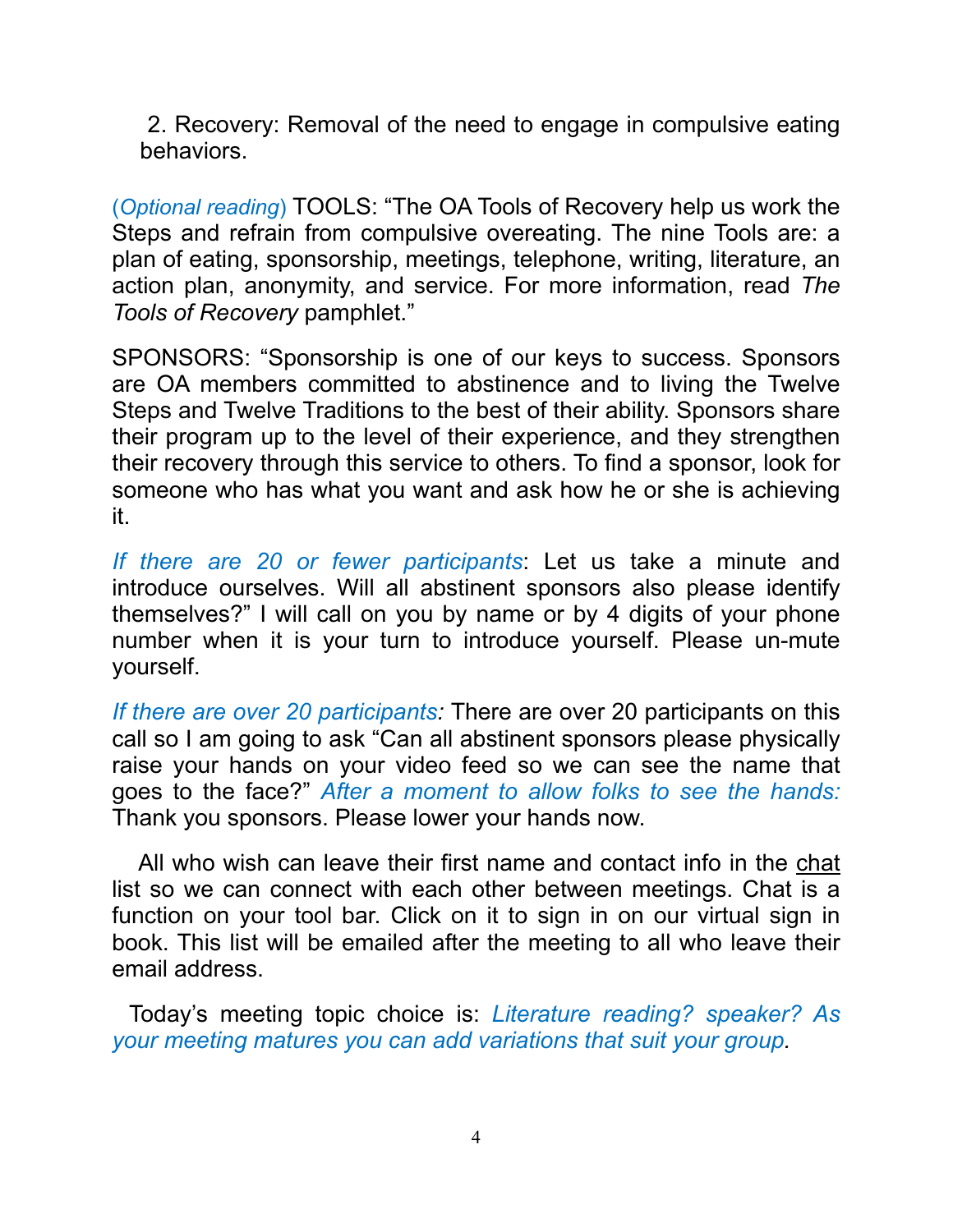After the speaker/reading, we will share on the topic until the closing point in the meeting. Shares are limited to 3 minutes. Please raise your hand to share and I will call on you. Please lower your hand when you are done.

SUGGESTED GUIDELINES FOR SHARING: "As you share your experience and strength in OA, please also share your hope. Please confine your sharing to your experience with the disease of compulsive eating, the solution offered by OA, and your own recovery from the disease, rather than just the events of the day or week. If you are having difficulties, share how you use the program to deal with them. If you need to talk more about your difficulties and seek solutions, we suggest you speak to your sponsor and other members after the meeting."

"Feedback, cross talk, and advice-giving are discouraged here. Cross talk during a zoom OA meeting is using the chat function to speak to members during other's shares, giving advice to others who have already shared, chatting directly to another person rather than to the group. Please limit chats to your contact info if you care to leave it. I will call on folks as they raise their hands.

The meeting is now open for shares. Raise your hand if you wish to share. I will call on you. Please un-mute to share.

\*\*\*\*\*\*\*\*\*\*\*\*\*\*\*\*

**I want to thank everyone who read or shared.** Are there any REPORTS or announcements?

SEVENTH TRADITION: "According to our Seventh Tradition, we are self- supporting through our own contributions. We send regular contributions to our intergroup or service board, our region and the World Service Office to help carry the message to other compulsive overeaters.